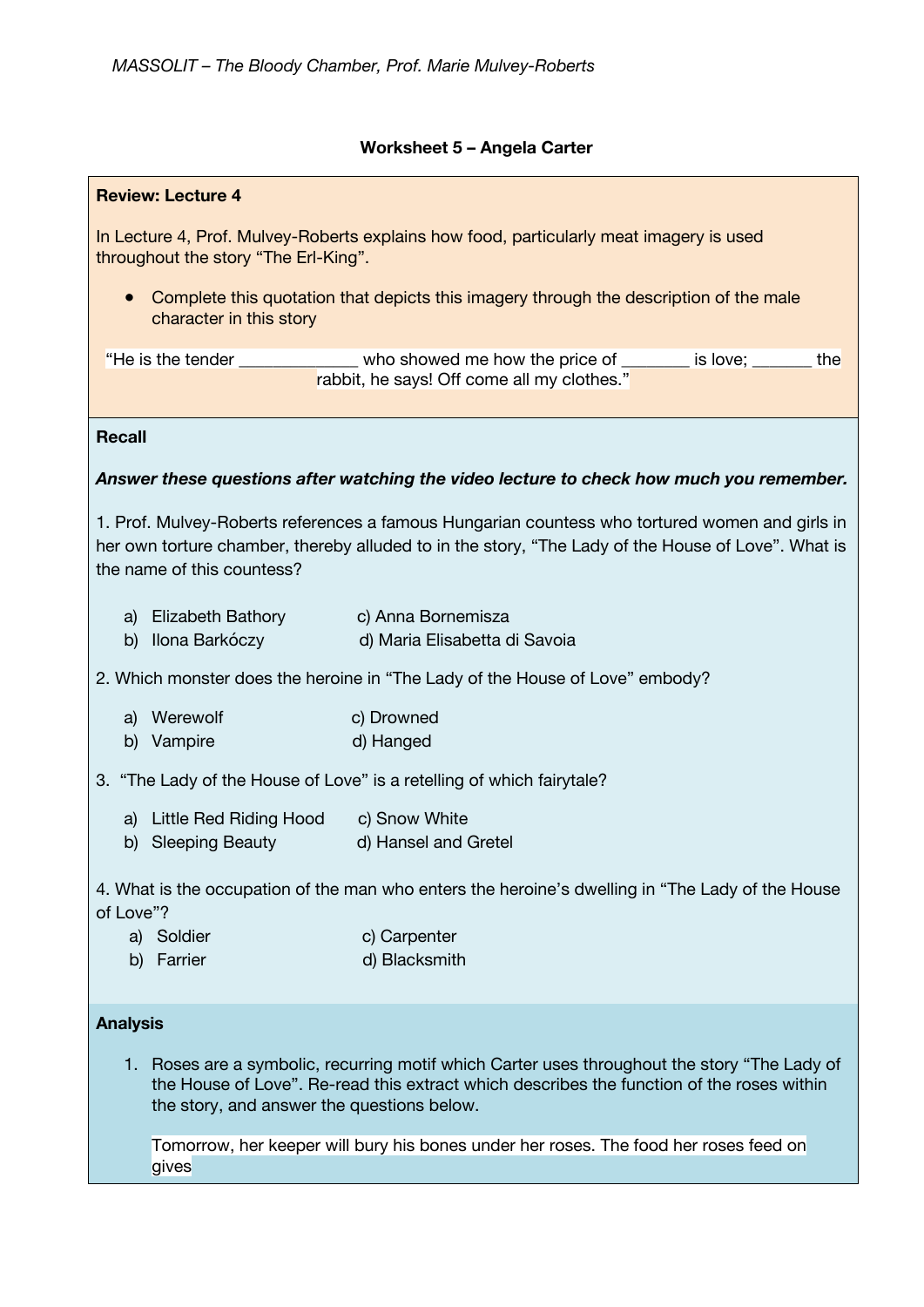them their rich colour, their swooning odour, that breathes lasciviously of forbidden pleasures."

- a) What do the roses "feed" on?
- b) How does the scent of the roses affect the characters?
- 2. Re-read this extract from the ending of "The Lady of the House of Love" which is referenced by Prof. Mulvey-Roberts [4.20-5.23] as a passage which suggests that the real "horror" in this story is not a literal vampire, but war itself. Answer the questions below.

"When he returned from the mess that evening, the heavy fragrance of Count Nosferatu's roses drifted down the stone corridor of the barracks to greet him, and his spartan quarters brimmed with the reeling odour of a glowing, velvet, monstrous flower whose petals had regained all their former bloom and elasticity, their corrupt, brilliant, baleful splendour. Next day his regiment embarked for France."

- a) How did the rose come to be in the soldier's room?
- b) Which words or phrases imply the danger of the roses?
- c) Describe how there is juxtaposing imagery within this extract.
- d) What could the renewed "odour" and "splendour" of the rose imply about the curse, or the heroine herself?
- e) How could these ideas lead towards the last line and consequently foreshadow the inevitability of death in war?

## **Evaluation**

Read the extract below, taken from a published review of *The Bloody Chamber* in 2006. It describes Carter's philosophy behind writing this story, and other stories in *The Bloody Chamber*. Write a paragraph which: a) Summarises the key point being made in the extract in your own words. b) Evaluate to what extent this idea or sentiment is effectively conveyed in "The Lady of the House of Love" and one other story of your choice from the collection.

"The heroines of these stories are struggling out of the straitjackets of history and ideology and biological essentialism. 'There's a story in The Bloody Chamber called 'The Lady of the House of Love', said Carter, 'part of which derives from a movie version that I saw of a story by Dostoevsky. And in the movie… the woman, who is a very passive person and is very much in distress, asks herself the question, 'Can a bird sing only the song it knows, or can it learn a new song?' Have we got the capacity at all of singing new songs? It's very important that if we haven't, we might as well stop now." Helen Simpson, review of The Bloody Chamber, The Guardian, Jun 24, 2006

## You might consider:

- The meaning of the "bird" and the idea of its "songs" as a metaphor for artistic expression, or for the performance of gender roles